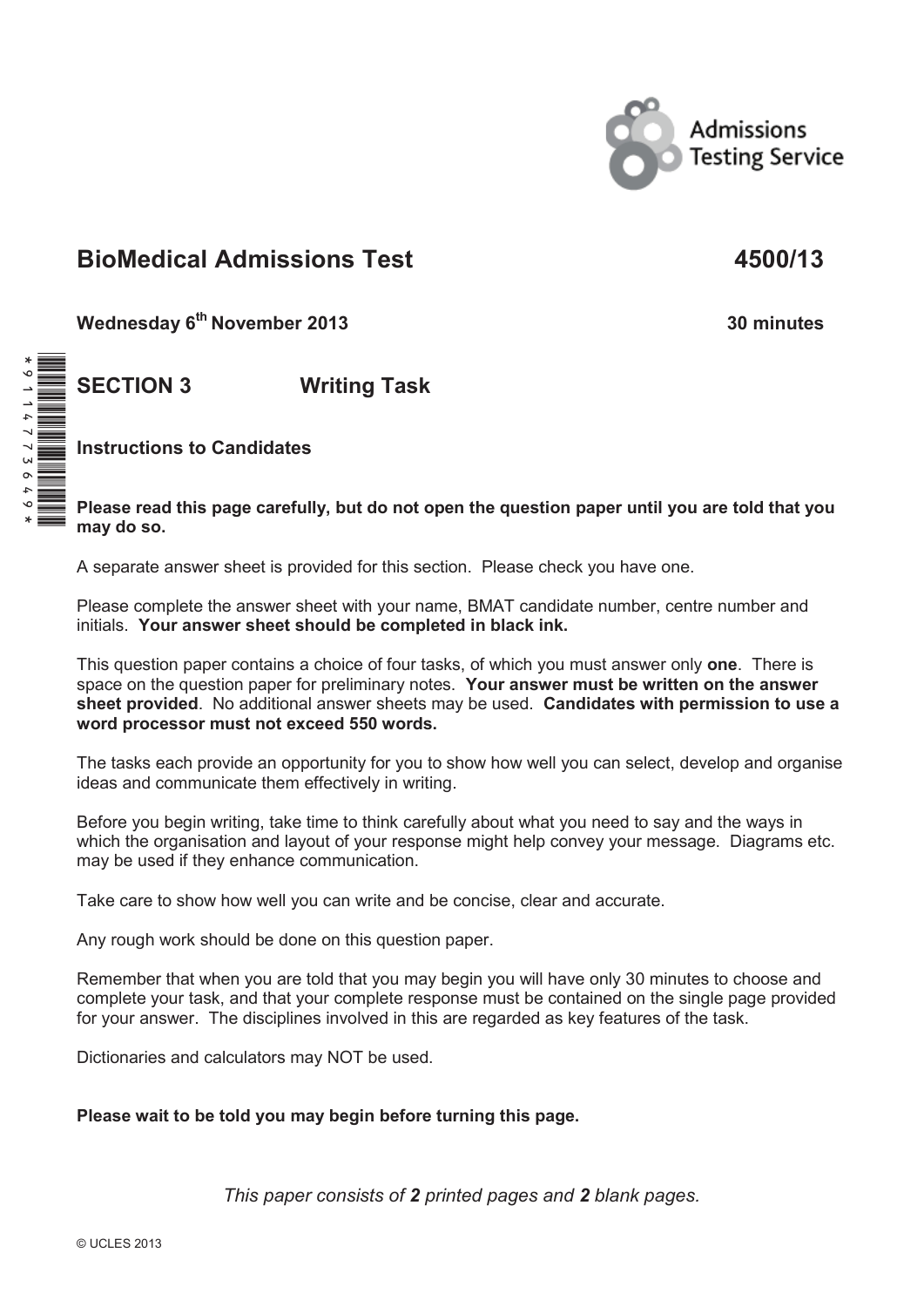**Use this space and the back page for notes** *etc.* **if you wish. Remember that your response must be written on the single page answer sheet provided.**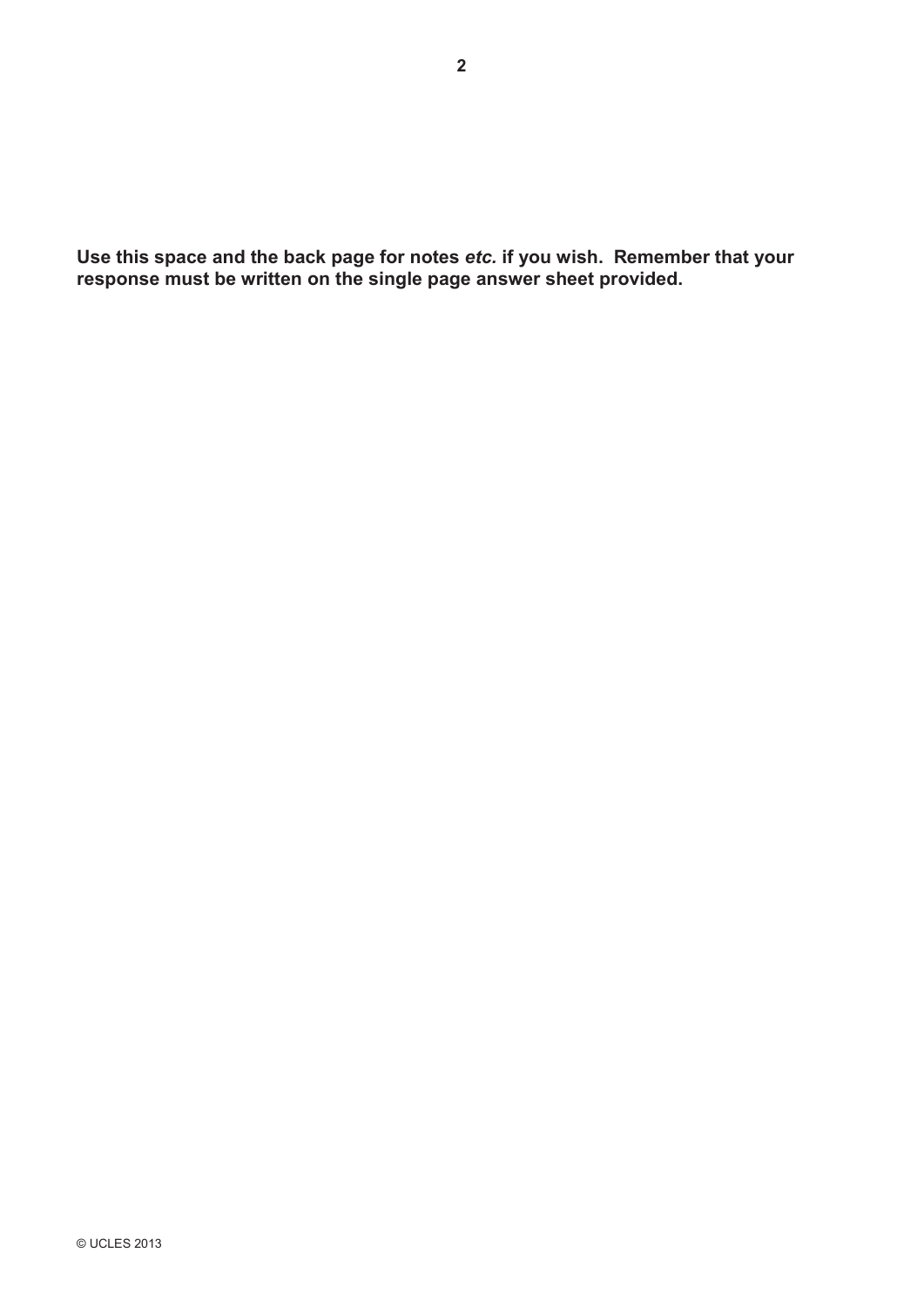### **YOU MUST ANSWER ONLY ONE OF THE FOLLOWING QUESTIONS**

#### **1 "When you want to know how things really work, study them when they are coming apart." (William Gibson)**

Explain what this statement means. Argue to the contrary. To what extent do you agree with the assertion?

**2 Good surgeons should be encouraged to take on tough cases, not just safe, routine ones. Publishing an individual surgeon's mortality rates may have the opposite effect.**

Explain what this statement means. Argue to the contrary. To what extent do you think league tables should change a surgeon's behaviour?

**3 "Ignorance more frequently begets confidence than does knowledge: it is those who know little, and not those who know much, who so positively assert that this or that problem will never be solved by science." (Charles Darwin)**

Explain what you think is meant by this statement. Argue to the contrary. To what extent do you think it is true?

#### **4 In a world where we struggle to feed an ever-expanding human population, owning pets cannot be justified.**

Explain what is meant by this statement. Argue that pet ownership is indefensible. How should moral or ethical concerns influence a decision to own a pet?